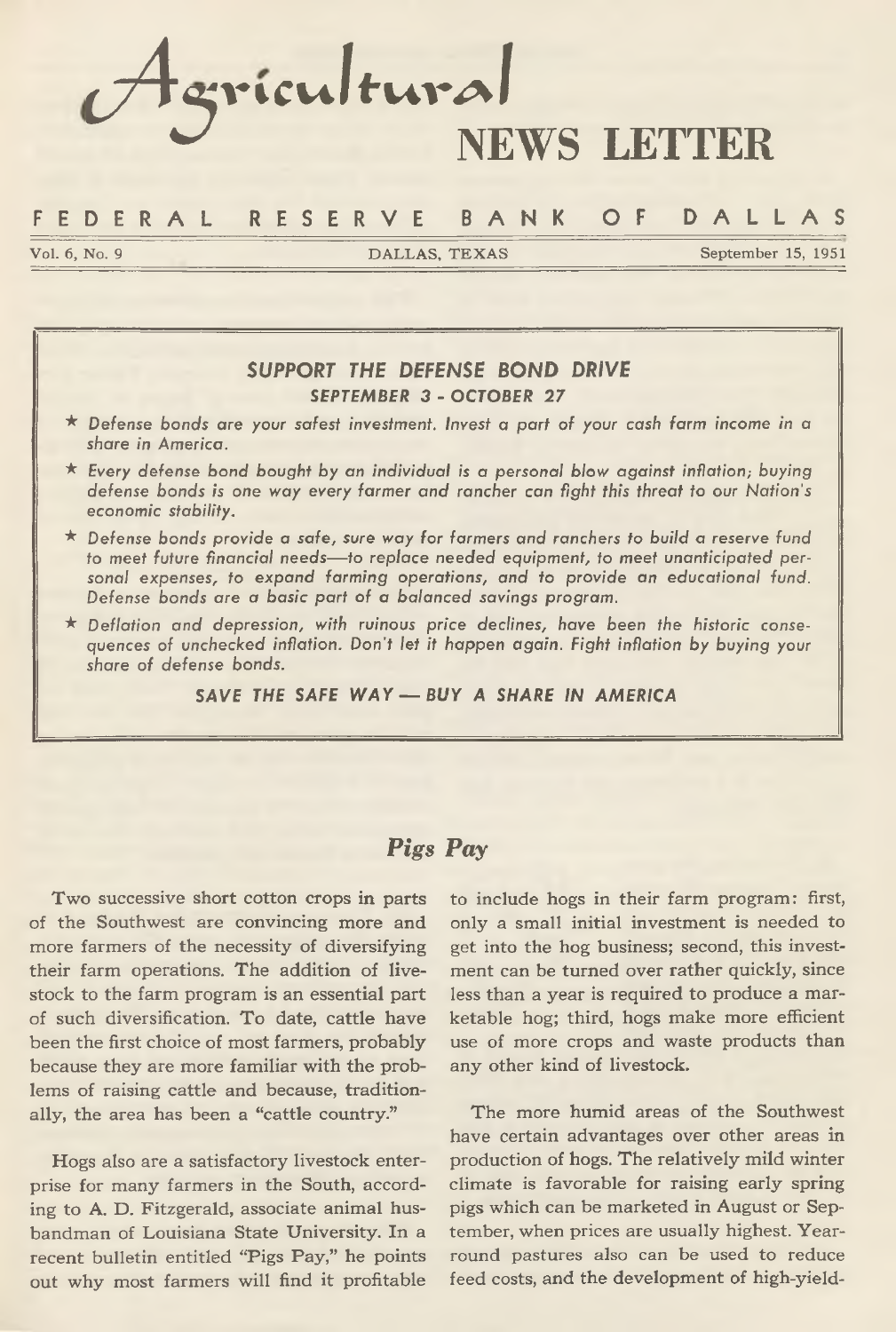**ing hybrid corn for this region makes possible the production of an ample supply of feed.**

**As a result of these factors, the hog business has become big business in parts of northern Louisiana and east Texas. Many farmers now keep a few brood sows and "feed out" the pigs raised by these sows. This provides an additional source of income with only a small increase in labor requirements. Other farmers have found that they can buy feeder pigs in May, turn these pigs into the corn fields when the corn begins to mature, let the hogs harvest the corn crop, and sell in August and September, when hog prices are usually highest.**

**This "hogging-off" process has brought about a new way of measuring corn yields, and it is not uncommon to hear a farmer speak of the number of pounds of pork per acre rather than the number of bushels of corn. The practice has several advantages, one of which is the low labor requirement, inasmuch as the hogs require very little care and the job of harvesting the corn is entirely eliminated. Most farmers sow soybeans with their corn, thus providing a protein supplement along with the corn. When a mineral mixture is provided in a self-feeder, the hogs can balance their own ration.**

**In discussing the practice of "hogging-off" crops, Mr. Fitzgerald points out that good-quality pigs will gain from** *IVz* **to** 2 **pounds per day and that they will** consume from 7 to 8 **bushels of corn for each**



100 pounds of weight added. Thus, an acre of **corn producing 45 bushels, with a good stand of soybeans, should produce about 600 pounds of pork. The amount of corn required to pro**duce 100 pounds of gain can be reduced some**what by including an animal protein, such as tankage or meat scraps, in the supplement.**

**Just as in the cattle business, there are two methods of obtaining "feeders": to buy them**

**on the market or to raise them. Most hog producers in the Southwest follow the practice of** buying feeder pigs weighing from 80 to 100 **pounds. These feeder pigs are bought in May shortly before the corn is ready for "hoggingoff" and then sold when they reach the weight** of about 200 pounds.

**This method has the advantage of eliminating care of brood sows and little pigs but has the disadvantage of increasing the risk of disease and unthrifty animals. Feeder pigs assembled from several farms or bought through a public market may have picked up cholera, stomach worms, or may develop digestive troubles which sometimes cause serious losses. Moreover, it is frequently difficult or impossible to find sufficient feeder pigs of desirable quality.**

**These facts are encouraging many farmers to grow their own feeder pigs. Such a program involves keeping an adequate number of sows throughout the year to provide enough pigs to "hog-off" the corn produced. These sows require some labor throughout the year and must be given careful attention at farrowing time. However, with this method of producing pork, it is possible to follow a rigid program of sanitation and to inoculate all hogs against cholera and reduce to a minimum the risk of loss due to disease and parasites.**

**Mr. Thompson points out that the hog producers who follow this method of pork production should become thoroughly familiar with the problems involved in feeding, breeding, and caring for brood sows. Each brood sow and her litter will require from one-half to an acre of good pasture, and some grain must be fed while they are nursing the litter. Following good management practices which will insure large litters (six or more) of strong, thrifty pigs that will grow rapidly is the secret to profits in this type of operation.**

**With the rapid strides being made in increased production of corn and other feed crops, more farmers in the Southwest may**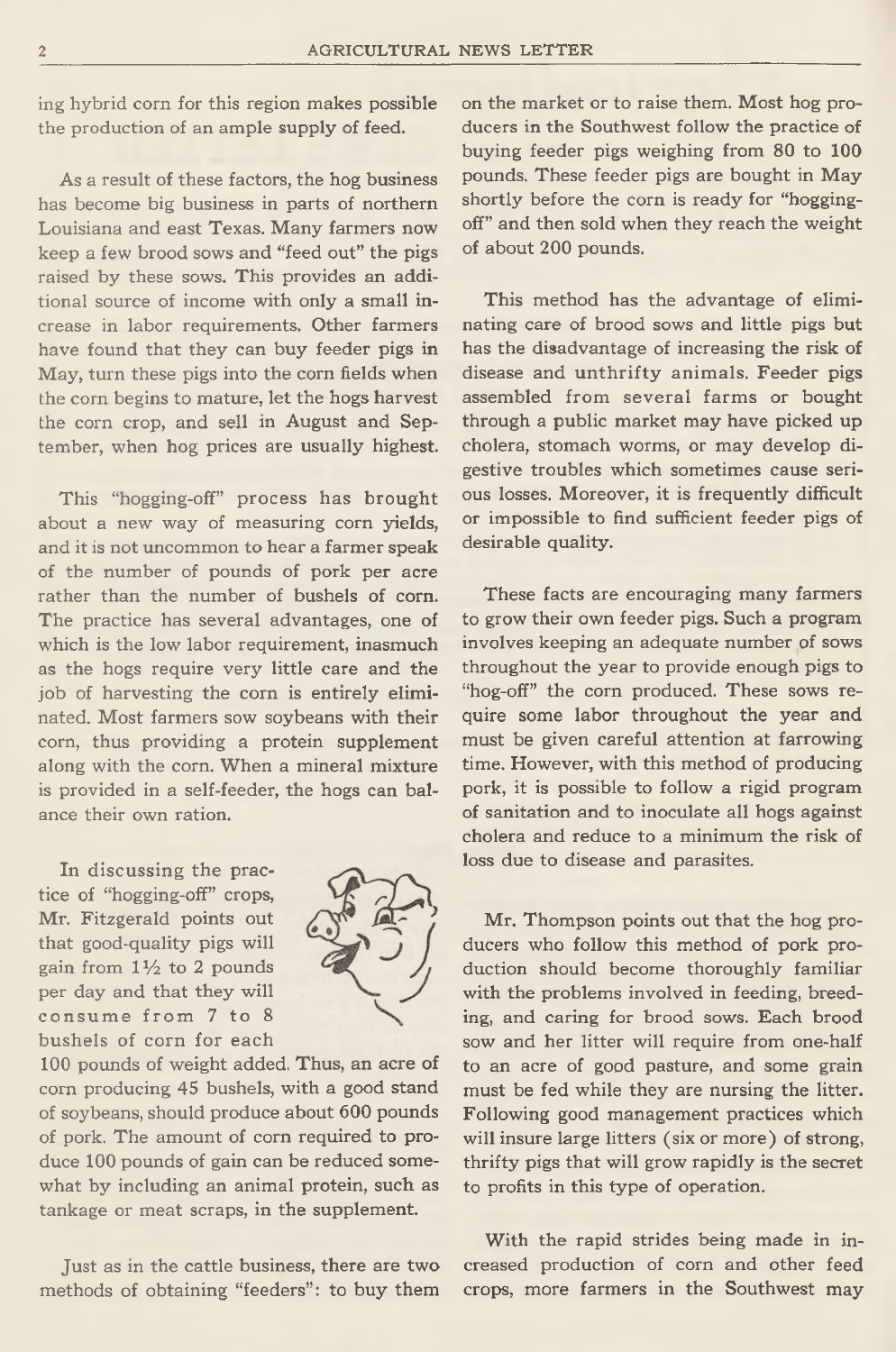**find it profitable to give consideration to hog production.**

## *Next Year's Calf Crop Endangered*

**The dry weather and intensive heat that have prevailed over much of the Southwest this summer may have an adverse effect upon next spring's calf crop, according to U. D. Thompson, assistant extension animal husbandman of Texas A. and M. College.**



**The prolonged** hot, dry weather **has reduced range and pasture feed, and Mr. Thompson points out that breeding cows that** are not getting **enough feed now**

**to maintain their own body weight are not likely to produce healthy, vigorous calves next spring. Since the calf crop is their chief source of income, cattlemen should give careful attention to the cow herd at this time.**

**In order to carry breeding stock through this critical period, Mr. Thompson recommends that livestock producers give supplemental feed to their breeding herds until pasturage again becomes available. Many feeds can be used, but Mr. Thompson recommends that the daily ration contain** 1 *V2* **to** 2 **pounds of 41-percent protein cake and 2 to 5 pounds of green, leafy hay. Also, bone meal and granular stock salt should be available at all times.**

**Silage, Sudan, or Johnson grass or other temporary grazing can also be used as a substitute for part of this ration. Mr. Thompson points out that it is essential that the cows get some green feed or yellow corn in order to insure an adequate supply of Vitamin A.**

**Although supplemental feeding adds greatly to the cost of raising cattle, these costs may be small compared with the loss in income that may result if next year's calf crop is reduced materially in size or quality.**

# *Inoculate and Fertilize Winter Legumes*

**An essential step in planting legume seed is to mix the seed with a commercially prepared inoculant just before planting. The inoculants, which are gelatin-like substances, contain nitrogen-fixing bacteria which must be present in the soil if the farmer is to gain the maximum benefit from the legumes.**

**Here's why inoculation is so important. The air above every acre of land contains about 35,000 tons of free nitrogen. In this state it is totally useless to plants, but when converted to another form of nitrogen and placed in the soil, it becomes readily available to all plants just like any commercial nitrogen fertilizer. Nature has given legumes the power to take this nitrogen from the air and put it into the soil. However, the nodules formed on roots of legumes by the nitrogen-fixing bacteria provide the power to transfer this nitrogen from the air to the soil. The plant furnishes the necessary energy for the bacteria, and the bacteria use this energy to "fix" the free nitrogen from the air.**

**Unless these nitrogen-fixing bacteria are already in the soil or are placed there through the use of an inoculant at the time the legume seed are sown, this process will not take place and much of the value of the legume will be lost.**

**Inoculating legume seed is a very simple and inexpensive process and can be done easily in a tub or other large container. The manufacturer's directions should be followed carefully, and under no circumstances should the inoculated seed be exposed to bright sunlight before planting. Sunlight tends to kill the bacteria in the inoculant.**

**Commercial fertilizers are also recommended for legumes in most areas of the Southwest. The exact kinds and amounts vary with the different soil types, but usually from 200 to 400 pounds of a fertilizer containing**